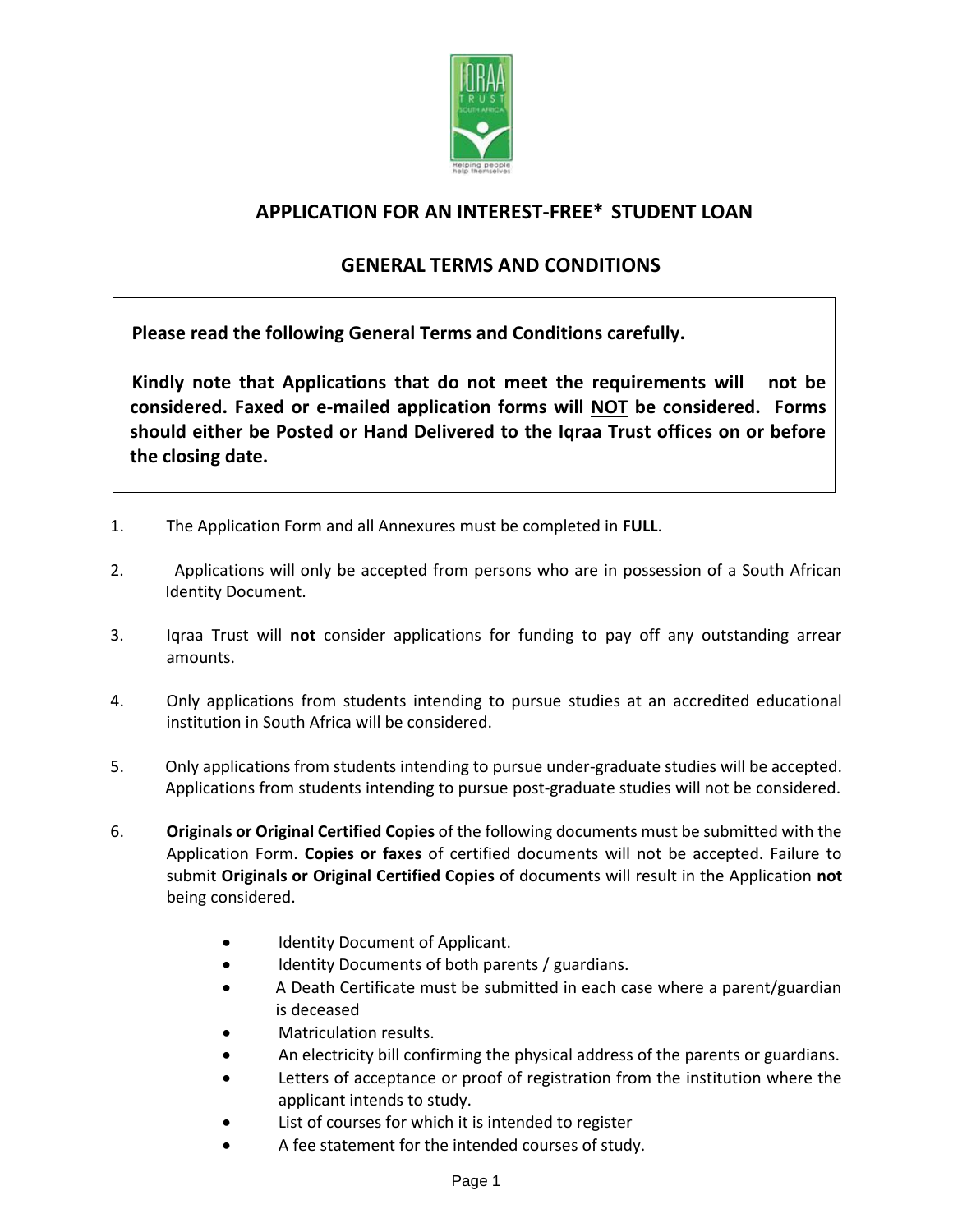- University banking details
- Statement of account from the Educational Institution where studying if applicable.
- Testimonial from the last school attended.
- Academic record of an applicant for all prior years' study at a tertiary institution.
- 7. A non-refundable Application Processing Fee of **R 125** is payable on submission of the application Form.

N**OTE: Iqraa Trust does NOT accept any payments in cash. Accordingly, the Application Fee can be paid electronically or can be deposited into Iqraa Trust's bank account at ABSA Bank. The Bank Account details are as follows:**

| <b>BANK:</b>         | <b>ABSA Bank</b>         |
|----------------------|--------------------------|
| <b>BRANCH:</b>       | 320 Anglo                |
| <b>BRANCH CODE:</b>  | 632005 (Universal)       |
| <b>ACCOUNT NAME:</b> | Igraa Trust (SA)         |
| <b>ACCOUNT No.:</b>  | 4067793072               |
| <b>REF:</b>          | Student's Name & Surname |

Proof of deposit or confirmation of an electronic transfer must be submitted with the Application.

- 8. Applicants must submit certified copies of their academic / matric results by latest  $30<sup>th</sup>$  April.
- 9. Iqraa Trust will not necessarily fund the total cost of study.
- 10. Funds will only be advanced after the signing of the Loan Documents between Iqraa Trust and the applicant.
- 11. In all cases parents or guardians will be required to act as guarantors/sureties for the Loan.
- 12. Applicants will be notified whether loans have been approved or declined by the last week of March.
- 13. Applicants must initial each page of the Application Form and sign Page Six of the Application Form in the presence of a Commissioner of Oaths.
- 14. \* T's and C's apply. The student loan granted herein is interest and /or profit free, EXCEPT under defaulters as per the signed Loan Documents between Iqraa Trust and the applicant.
- 15. Please note that the information provided in this application form and all supporting documents requested by Iqraa Trust is strictly private and confidential as per the **Protection of Personal Information Act 4 of 2013 (POPIA)** and will be used for the purpose of this application.

## **For further information kindly visit our website at: [www.iqraatrust.org](http://www.iqraatrust.org/)**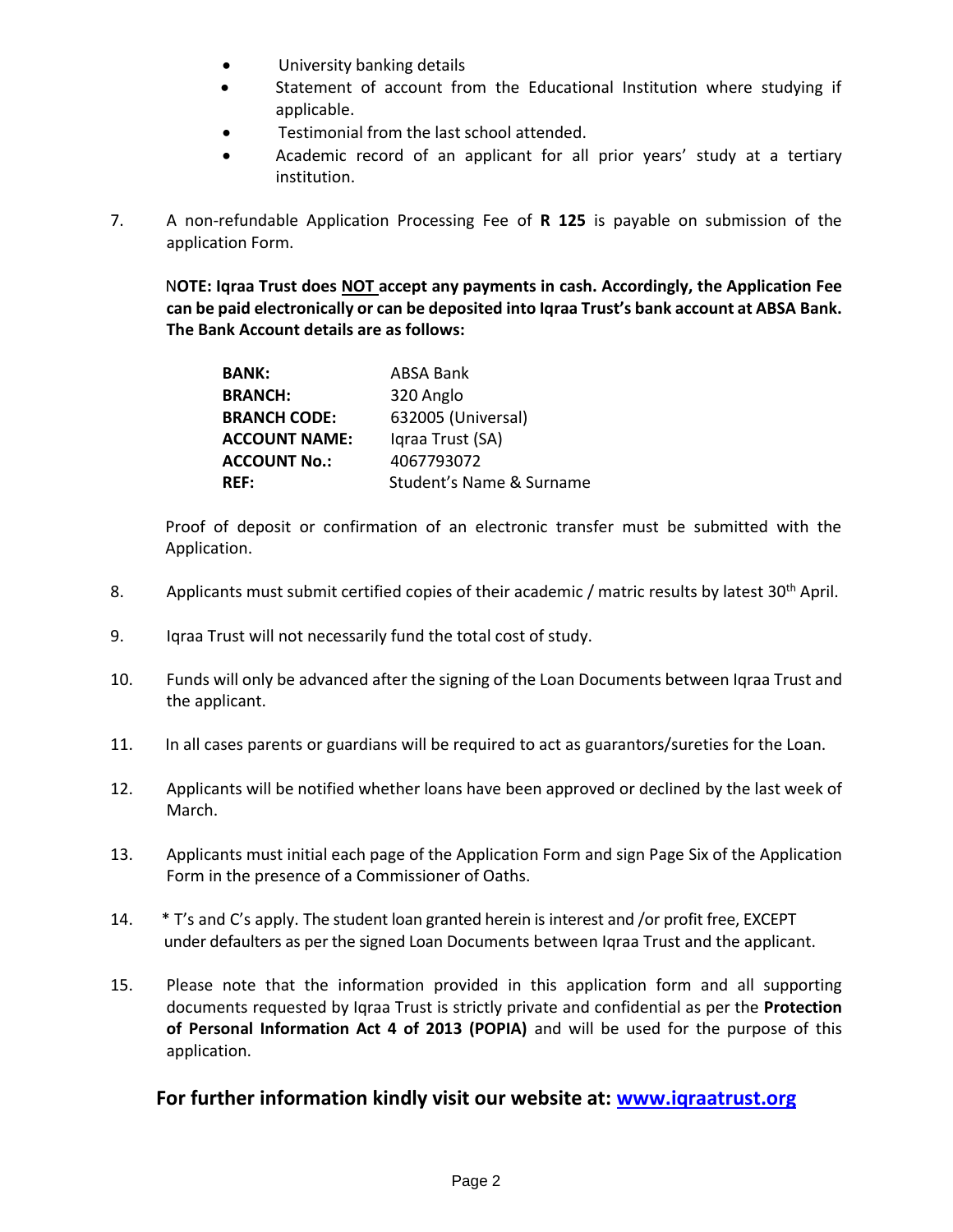# **IQRAA TRUST (SOUTH AFRICA)**

**Tel No: (031) 201 2911 P.O.BOX 50888**

**MUSGRAVE**

Website: www.iqraatrust.org **1062** 

# **APPLICATION FORM FOR A STUDY LOAN**

#### **STRICTLY CONFIDENTIAL**

#### **CLOSING DATE FOR APPLICATION: 30 APRIL**

PLEASE INDICATE WITH A TICK IF THIS IS A NEW APPLICATION  $\vert$  or a renewal IF THIS IS A RENEWAL PLEASE QUOTE YOUR IQRAA STUDENT LOAN REFERENCE NO

 **PLEASE INDICATE WITH A TICK IF YOU WILL BE STUDYING FULL TIME**  $\vert$  **or part time** 

# **A. PERSONAL PARTICULARS OF STUDENT**

*(TO BE COMPLETED BY ALL APPLICANTS)*

|                                                                                                                                                                                                                                                         | EMPLOYMENT DETAILS (COMPLETE ONLY IF APPLICANT IS EMPLOYED)                                          |
|---------------------------------------------------------------------------------------------------------------------------------------------------------------------------------------------------------------------------------------------------------|------------------------------------------------------------------------------------------------------|
|                                                                                                                                                                                                                                                         | PLEASE INDICATE WITH A TICK IF EMPLOYED FULL TIME   OR PART TIME                                     |
|                                                                                                                                                                                                                                                         | NAME OF EMPLOYER________________________________TELEPHONE NO.____________________                    |
| <b>CONTACT DETAILS</b>                                                                                                                                                                                                                                  |                                                                                                      |
| <b>RESIDENTIAL ADDRESS</b>                                                                                                                                                                                                                              | <b>POSTAL ADDRESS</b>                                                                                |
|                                                                                                                                                                                                                                                         |                                                                                                      |
|                                                                                                                                                                                                                                                         |                                                                                                      |
|                                                                                                                                                                                                                                                         |                                                                                                      |
|                                                                                                                                                                                                                                                         | TELEPHONE NUMBER__________________________________CELLULAR PHONE NO_________________________________ |
| E-MAIL ADDRESS________________________________                                                                                                                                                                                                          |                                                                                                      |
| <b>STUDYING)</b>                                                                                                                                                                                                                                        | ADDRESS WHILE STUDYING (COMPLETE ONLY IF YOU WILL NOT BE STAYING AT HOME WHILE                       |
| <u> 1989 - Johann John Stone, mars eta biztanleria (h. 1989).</u>                                                                                                                                                                                       |                                                                                                      |
| <u> 1989 - Johann John Stein, mars et al. 1989 - John Stein, mars et al. 1989 - John Stein, mars et al. 1989 - John Stein</u><br><u> 1989 - Johann John Stone, markin film yn y systematist yn y systematist yn y systematist yn y systematist yn y</u> |                                                                                                      |
| POSTAL CODE                                                                                                                                                                                                                                             | <b>TELEPHONE NO</b>                                                                                  |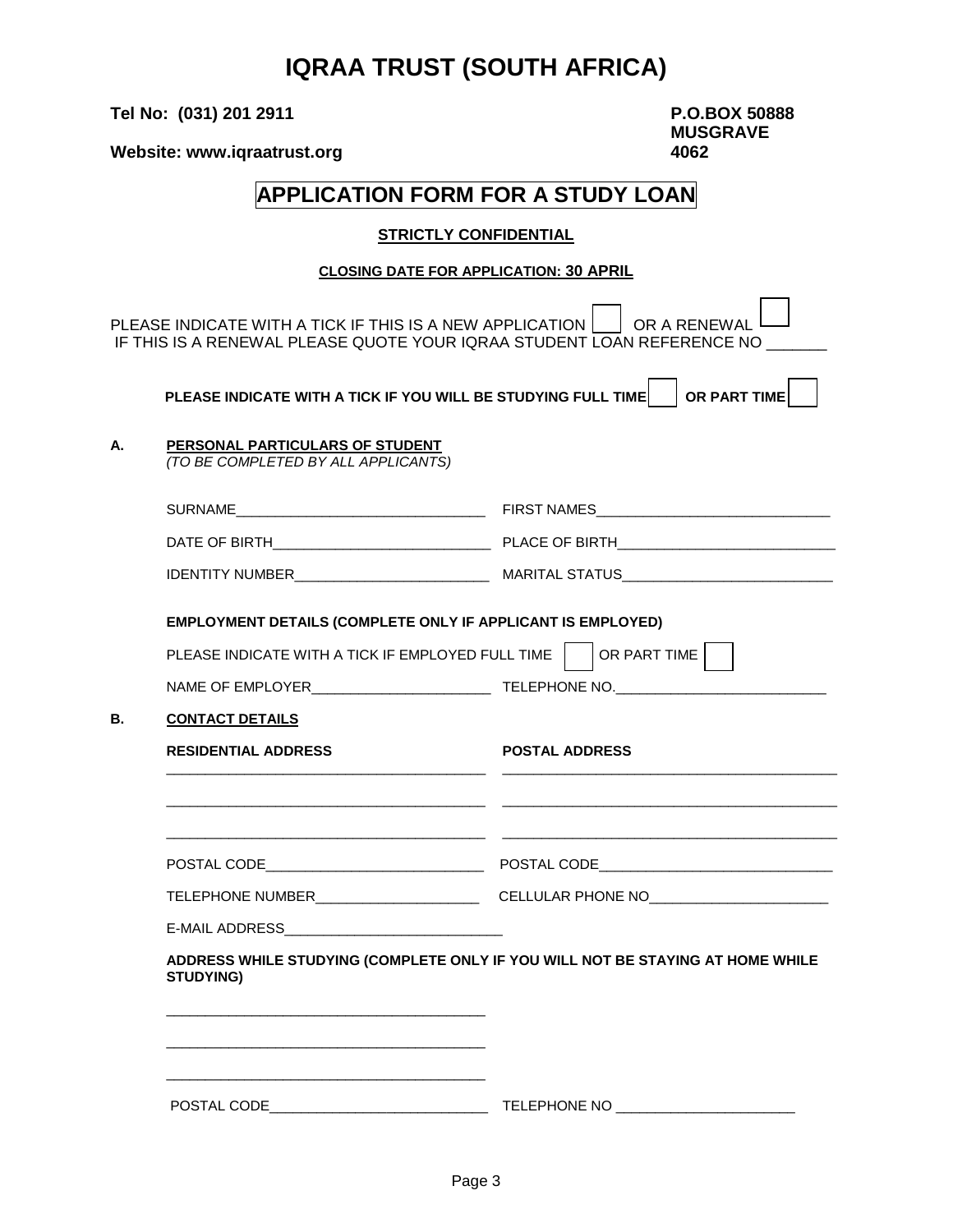#### **C. HEALTH INFORMATION**

DO YOU SUFFER FROM ANY KIND OF ILLNESS OR DISEASE THAT MAY IMPACT ON YOUR ABILITY TO STUDY OR OBTAIN EMPLOYMENT?

YES | NO

IF YES, PLEASE PROVIDE DETAILS.

## **D. PARTICULARS OF NEXT OF KIN**

| <b>FATHER</b>                                 |                                                                                                                                                               |
|-----------------------------------------------|---------------------------------------------------------------------------------------------------------------------------------------------------------------|
|                                               |                                                                                                                                                               |
|                                               |                                                                                                                                                               |
| <b>MOTHER</b>                                 |                                                                                                                                                               |
|                                               |                                                                                                                                                               |
|                                               |                                                                                                                                                               |
|                                               | <b>OTHER THAN PARENT-RELATIONSHIP TO STUDENT:</b> (STATE IF UNCLE, AUNT ETC) ________________                                                                 |
|                                               |                                                                                                                                                               |
|                                               |                                                                                                                                                               |
|                                               | RESIDENTIAL ADDRESS: North and the contract of the contract of the contract of the contract of the contract of                                                |
|                                               |                                                                                                                                                               |
|                                               |                                                                                                                                                               |
|                                               |                                                                                                                                                               |
|                                               |                                                                                                                                                               |
| <b>MATRICULATION DETAILS</b>                  |                                                                                                                                                               |
|                                               | (TO BE PROVIDED BY AN APPLICANT ENTERING A TERTIARY INSTITUTION FOR THE FIRST TIME)                                                                           |
|                                               |                                                                                                                                                               |
|                                               | STATE THE YEAR IN WHICH YOU OBTAINED THE NATIONAL SENIOR CERTIFICATE                                                                                          |
|                                               | STATE IF THE NATIONAL SENIOR CERTIFICATE QUALIFIES YOU FOR ADMISSION TO A<br>BACHELOR'S DEGREE, DIPLOMA OR HIGHER CERTIFICATE. ______________________________ |
| <b>DETAILS ON STUDIES</b>                     |                                                                                                                                                               |
|                                               |                                                                                                                                                               |
|                                               |                                                                                                                                                               |
|                                               |                                                                                                                                                               |
|                                               |                                                                                                                                                               |
| PLEASE STATE YEAR WHEN YOU COMMENCED STUDYING | PLEASE STATE STUDENT NUMBER ____________________CURRENT ACADEMIC YEAR__________                                                                               |

\_\_\_\_\_\_\_\_\_\_\_\_\_\_\_\_\_\_\_\_\_\_\_\_\_\_\_\_\_\_\_\_\_\_\_\_\_\_\_\_\_\_\_\_\_\_\_\_\_\_\_\_\_\_\_\_\_\_\_\_\_\_\_\_\_\_\_\_\_\_\_\_\_\_\_\_\_\_\_\_\_\_\_\_\_\_

#### *PLEASE ATTACH CERTIFIED COPIES OF UNIVERSITY RESULTS OBTAINED TO DATE.PLEASE NOTE THAT YOUR APPLICATION WILL NOT BE PROCESSED UNTIL YOUR RESULTS ARE FURNISHED*.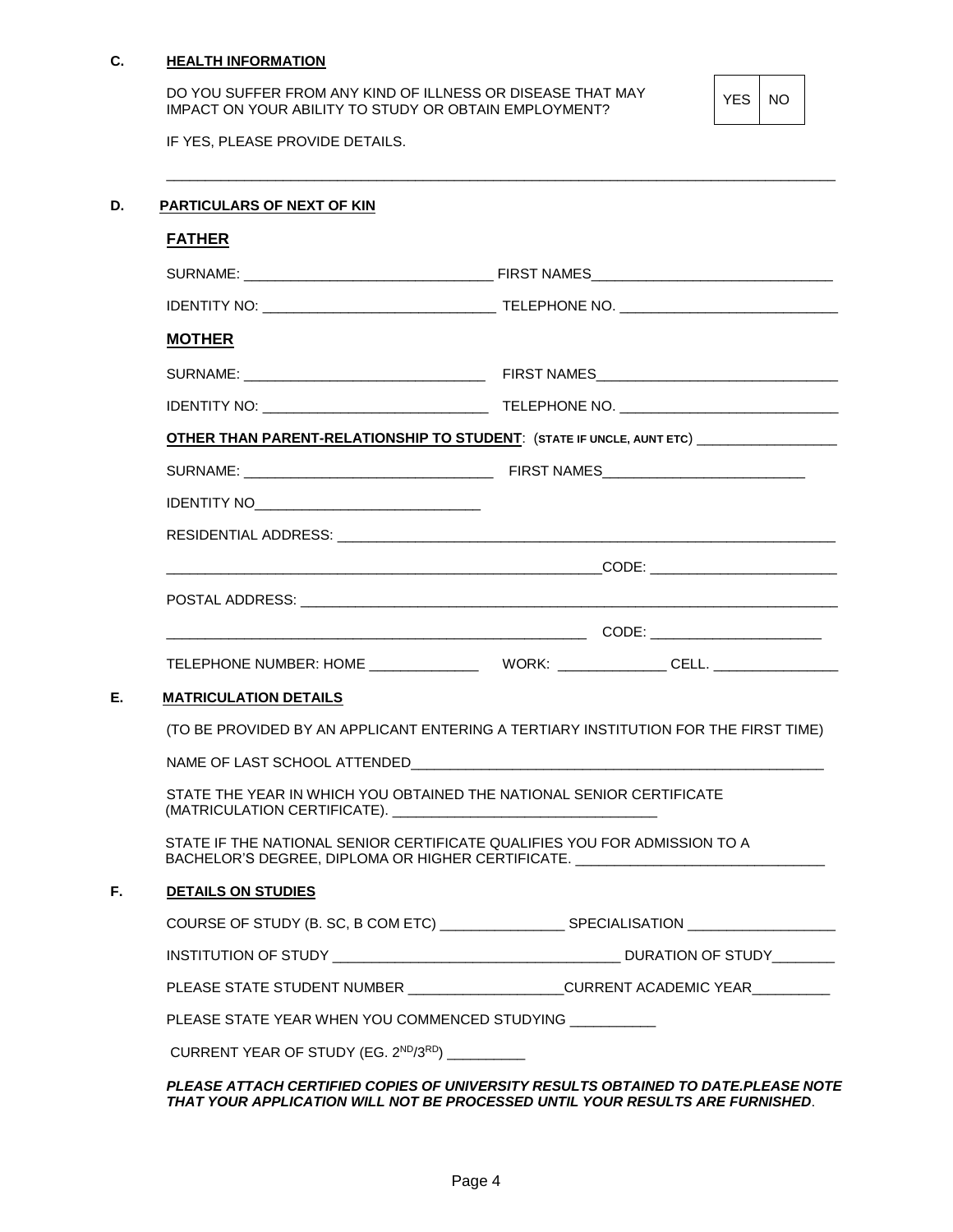### **G. FUNDING REQUIREMENTS AND AMOUNT REQUIRED FROM IQRAA TRUST**

| <b>COURSE</b>                    | <b>ACADEMIC YEAR</b><br>$(1^{ST}/2^{ND}/3^{RD})$ | <b>TUITION FEE FOR THE</b><br><b>SEMESTER / YEAR</b> |
|----------------------------------|--------------------------------------------------|------------------------------------------------------|
|                                  |                                                  |                                                      |
| $\mathbf{2}$                     |                                                  |                                                      |
| 3.                               |                                                  |                                                      |
| -4.                              |                                                  |                                                      |
| 5.                               |                                                  |                                                      |
| TOTAL AMOUNT OF FUNDING REQUIRED |                                                  |                                                      |

**AMOUNT OF FUNDS BEING APPLIED FOR TO IQRAA TRUST: R \_\_\_\_\_\_\_\_\_\_\_\_\_\_\_\_\_\_\_**

#### **H. NON-REPAYABLE BURSARIES AND STUDENT LOANS**

HAVE YOU RECEIVED A NON-REPAYABLE BURSARY (GRANT) OR A STUDENT LOAN FROM IQRAA TRUST OR FROM ANY OTHER INSTITUTION OVER THE PAST 4 YEARS?

IF YES, PLEASE PROVIDE DETAILS BELOW.

| <b>INSTITUTION</b> | <b>YEAR</b><br><b>RECEIVED</b> | <b>ORIGINAL</b><br><b>AMOUNT</b><br>OF LOAN OR<br><b>GRANT</b> | <b>CURRENT*</b><br><b>BALANCE</b><br><b>OUTSTANDING</b> | <b>MONTHLY*</b><br><b>REPAYMENT(IF</b><br><b>APPLICABLE)</b> |
|--------------------|--------------------------------|----------------------------------------------------------------|---------------------------------------------------------|--------------------------------------------------------------|
|                    |                                |                                                                |                                                         |                                                              |
|                    |                                |                                                                |                                                         |                                                              |
|                    |                                |                                                                |                                                         |                                                              |

#### *\*APPLICABLE ONLY IN THE CASE OF A STUDENT LOAN*

\_\_\_\_\_\_\_\_\_\_\_\_\_\_\_\_\_\_\_\_\_\_\_\_\_\_\_\_\_\_\_\_\_ \_\_\_\_\_\_\_\_\_\_\_\_\_\_\_\_\_\_\_

 $\frac{1}{2}$  ,  $\frac{1}{2}$  ,  $\frac{1}{2}$  ,  $\frac{1}{2}$  ,  $\frac{1}{2}$  ,  $\frac{1}{2}$  ,  $\frac{1}{2}$  ,  $\frac{1}{2}$  ,  $\frac{1}{2}$  ,  $\frac{1}{2}$  ,  $\frac{1}{2}$  ,  $\frac{1}{2}$  ,  $\frac{1}{2}$  ,  $\frac{1}{2}$  ,  $\frac{1}{2}$  ,  $\frac{1}{2}$  ,  $\frac{1}{2}$  ,  $\frac{1}{2}$  ,  $\frac{1$ 

HAVE YOU APPLIED FOR OR DO YOU INTEND APPLYING FOR A SCHOLARSHIP OR A STUDENT LOAN FROM ANY OTHER INSTITUTION IN THE CURRENT YEAR?

IF YES, NAME THE INSTITUTION (OR SPONSOR IN THE CASE OF A NON-REPAYABLE BURSARY) AND THE AMOUNT APPLIED FOR:

INSTITUTION / SPONSOR AMOUNT APPLIED FOR:

DO YOU GIVE US PERMISSION TO COMMUNICATE WITH ALL INSTITUTIONS WHICH OFFER, SUPERVISE OR FACILITATE FINANCIAL OR ANY OTHER SUPPORT FOR TERTIARY EDUCATION REGARDING THIS APPLICATION?

YES NO

**I.** IF YOU WISH TO WORK VOLUNTARILY FOR A FEW HOURS A WEEK AT IQRAA TRUST TO ASSIST OUR STAFF AND/OR OTHER STUDENTS, PLEASE CONTACT US AT ANY TIME, WE WILL REALLY APPRECIATE IT.

#### **H. REFERENCES**

PROVIDE THE NAMES, ADDRESSES AND CONTACT DETAILS OF AT LEAST **TWO** PERSONS WHO CAN ACT AS REFEREES ON YOUR BEHALF.

| <b>NAME</b> | <b>RELATIONSHIP</b> | TEL. NO.<br>(HOME) | TEL. NO<br>(WORK) | <b>CELL NO.</b> |
|-------------|---------------------|--------------------|-------------------|-----------------|
|             |                     |                    |                   |                 |
|             |                     |                    |                   |                 |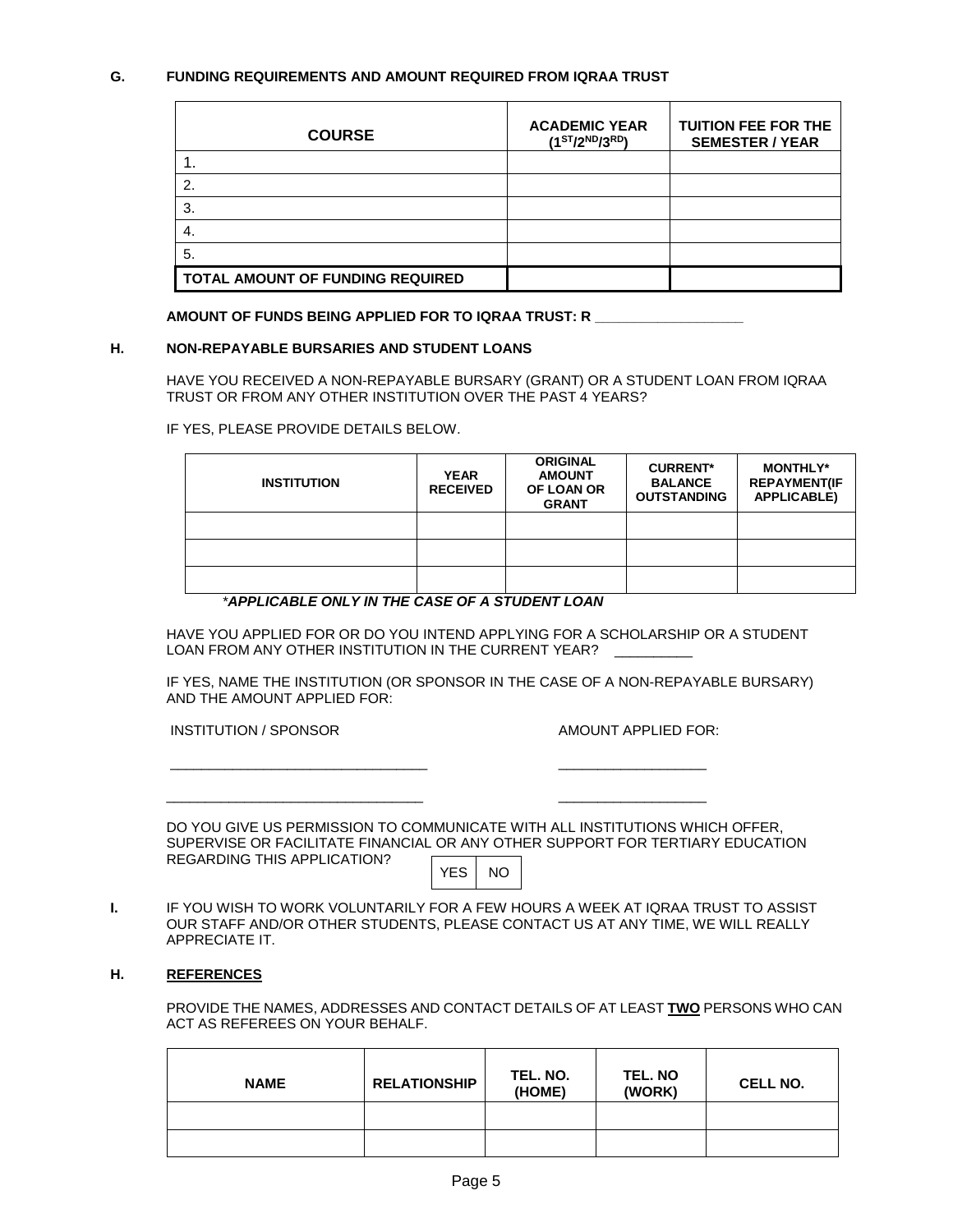## **DECLARATION TO BE COMPLETED BY APPLICANT**

**I \_\_\_\_\_\_\_\_\_\_\_\_\_\_\_\_\_\_\_\_\_\_\_\_\_\_\_\_\_\_\_\_\_\_\_\_\_\_\_\_\_\_\_\_\_\_\_\_\_\_\_\_\_\_\_\_\_\_\_\_\_\_\_\_\_\_\_\_\_\_\_\_\_\_\_\_\_\_\_\_ (FULL NAME)**

- **IDENTITY NUMBER IDENTITY NUMBER IDENTITY NUMBER**
- ◆ I am an applicant to the Igraa Trust (SA) Student Loan Scheme.
- To the best of my knowledge and belief the information provided in this application is true, correct and complete in all respects.
- I undertake to comply and abide by all the Terms and Conditions of the Iqraa Trust (SA) Student Loan Scheme as set out on the Cover Page of the Application Form.
- I shall immediately and in writing disclose to the Iqraa Trust any changes in my studies including any changes in the Courses for which I have registered, changes in my marks and change in the Institution being attended by me.
- I shall immediately and in writing disclose to Iqraa Trust (SA) all monies received from other sources towards my educational requirements.
- I authorise Iqraa Trust to disclose, solely at its own discretion, information on any financial assistance or other support that it has provided or may provide to me, to any other institutions that similarly provide, supervise or facilitate the provision of financial assistance or any other support to students for their studies.
- I also acknowledge and agree that information provided by me may be stored on a shared database to be used as set out above as well as for the evaluation and decision pertaining to this Application.
- $\bullet$  I accept that Igraa Trust (SA) reserves the right to access all information from the educational institution regarding my personal and academic progress and to access all information on my student fees account without prior permission from me.
- I acknowledge and accept that the submission of incomplete or incorrect information or the non- disclosure of any information pertinent to my application could result in the Iqraa Trust, at its sole discretion:
	- 1. not processing this application
	- 2. withdrawing any assistance that the Trust may have already approved or granted
	- 3. demanding the immediate repayment of all monies advanced by the Trust on my behalf.
- I undertake to submit my results and progress reports to Iqraa Trust (SA) as and when they become available to me.
- ◆ I undertake to pay the application processing fee of **R125** as agreed.
- The decision of Iqraa Trust (SA) shall be final and no correspondence shall be entered into.

| <b>APPLICANT'S SIGNATURE</b> | <b>PARENT/GUARDIAN'S SIGNATURE</b> |
|------------------------------|------------------------------------|
|                              |                                    |
| <b>DATE</b>                  | <b>PLACE</b>                       |

## **CERTIFICATION BY A COMMISSIONER OF OATHS**

I certify that the Applicant and the parent/guardian have acknowledged that they have read and understand the General Terms and Conditions on the Cover Page and the Declarations contained in this Application Form and that they have affirmed the correctness and accuracy of their answers on the Form and the Supplementary Information supplied in support of the Application.

|  | NAME OF COMMISSIONER OF OATHS | <b>SIGNATURE OF COMMISSIONER</b> | <b>DATE</b> |
|--|-------------------------------|----------------------------------|-------------|
|--|-------------------------------|----------------------------------|-------------|

\_\_\_\_\_\_\_\_\_\_\_\_\_\_\_\_\_\_\_\_\_\_\_\_\_\_\_\_\_\_\_ \_\_\_\_\_\_\_\_\_\_\_\_\_\_\_\_\_\_\_\_\_\_\_\_\_\_\_ \_\_\_\_\_\_\_\_\_\_\_\_\_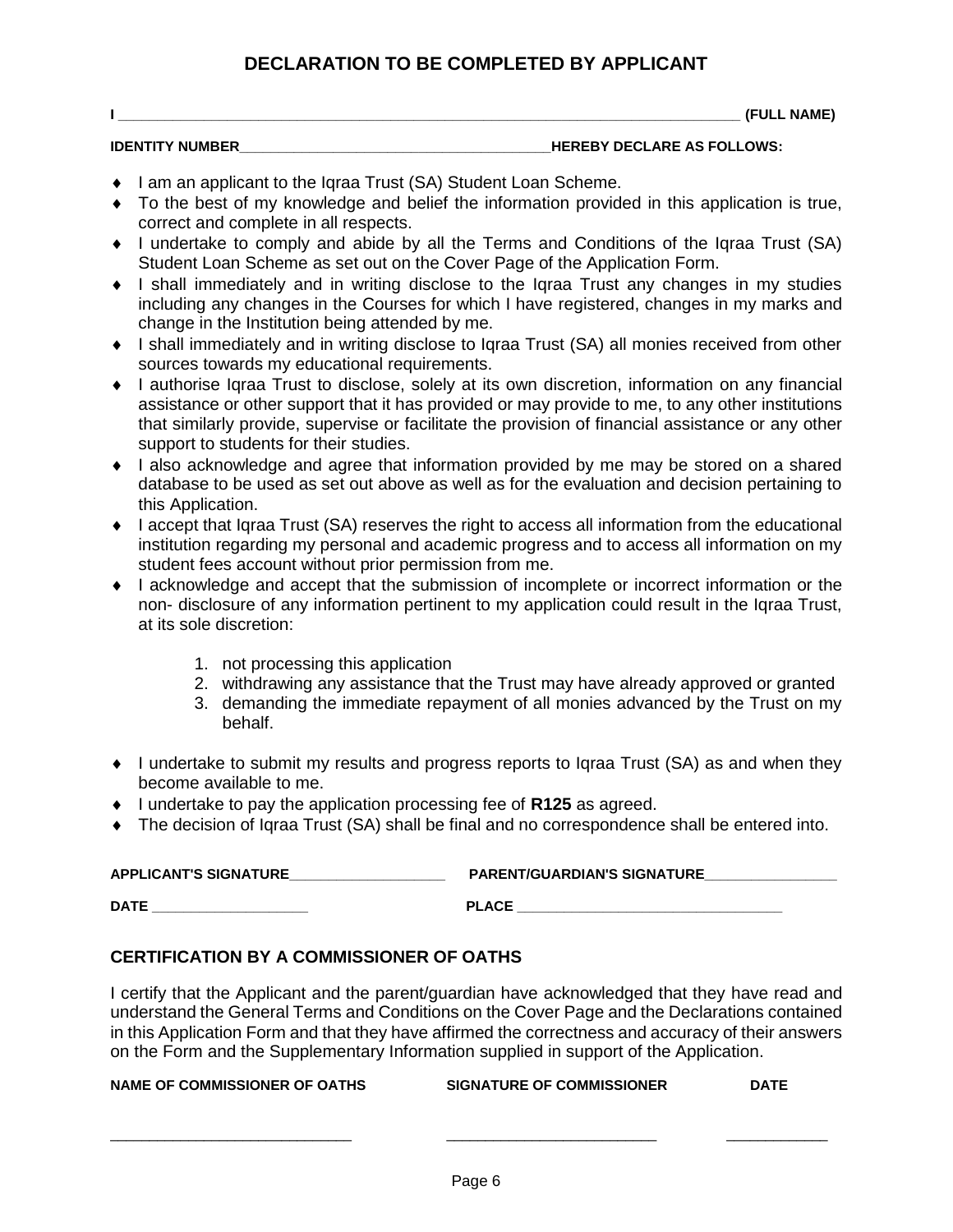# **TO BE COMPLETED BY PARENT/GUARDIAN**

#### **PARENTS OR GUARDIANS OF THE STUDENT MUST PROVIDE THE FINANCIAL INFORMATION REQUESTED IN THE ATTACHED ANNEXURES.PLEASE NOTE THAT THE APPLICATION WILL NOT BE PROCESSED IF THE INFORMATION IS NOT PROVIDED.**

| ARE YOU CURRENTLY SEEKING EMPLOYMENT? (Please provide detail)                    |  |  |
|----------------------------------------------------------------------------------|--|--|
| ARE YOU DEPENDANT ON GOVERNMENT PENSION OR GRANT?<br><b>YES</b><br>NO.           |  |  |
| (Please supply a certified copy of a wage slip or salary statement)              |  |  |
|                                                                                  |  |  |
| HOW MANY MEMBERS OF YOUR FAMILY ARE WORKING? ___________________________________ |  |  |
| WHAT IS THEIR TOTAL CONTRIBUTION TOWARDS HOUSEHOLD EXPENSES? ___________________ |  |  |
| YES<br>NO.<br>DOES THE FAMILY HAVE ANY ADDITIONAL INCOME?                        |  |  |
|                                                                                  |  |  |

HOW MANY OTHER MEMBERS OF THE FAMILY ARE STUDYING AT A TERTIARY INSTITUTION THAT HAS BEEN FUNDED BY IQRAA TRUST? \_\_\_\_\_

| <b>NAME</b> | <b>INSTITUTION</b> | <b>YEAR OF STUDY</b> |
|-------------|--------------------|----------------------|
| . .         |                    |                      |
|             |                    |                      |
| r<br>u.     |                    |                      |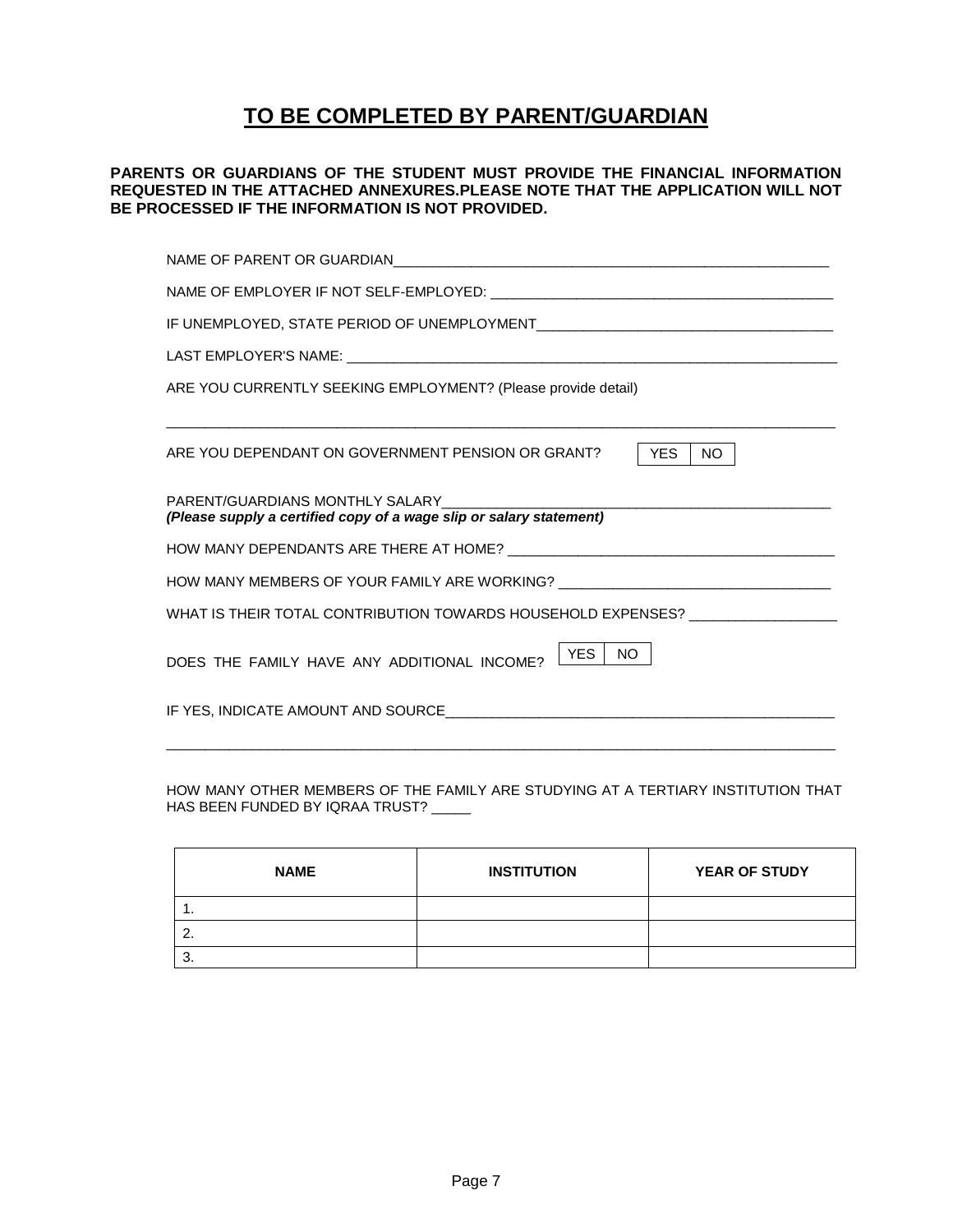**I \_\_\_\_\_\_\_\_\_\_\_\_\_\_\_\_\_\_\_\_\_\_\_\_\_\_\_\_\_\_\_\_\_\_\_\_\_\_\_\_\_PARENT/GUARDIAN OF\_\_\_\_\_\_\_\_\_\_\_\_\_\_\_\_\_\_\_\_\_\_\_\_\_\_\_\_\_\_** 

### **DO SOLEMNLY DECLARE AND AFFIRM:**

- 1. That the particulars set forth above and the financial information provided in the attached annexures is, to the best of my knowledge and belief, true, correct and complete in all respects.
- 2. I acknowledge and accept that the submission of incomplete or incorrect information or the non- disclosure of any information could result in the Iqraa Trust, at its sole discretion:
	- a. Not processing the application for the study loan
	- b. Withdrawing any assistance that the Trust may have already approved or granted to the applicant.
	- c. Demanding the immediate repayment of all monies advanced by the Trust to the applicant.
- 3. I am willing to stand as surety/ guarantor for the repayment of the loan by the applicant and I will assume responsibility for the repayment of the loan should the applicant fail to do so.

**PARENT / GUARDIAN'S SIGNATURE \_\_\_\_\_\_\_\_\_\_\_\_\_\_\_\_\_\_\_\_\_\_\_\_\_ DATE: \_\_\_\_\_\_\_\_\_\_\_\_\_\_\_\_\_\_**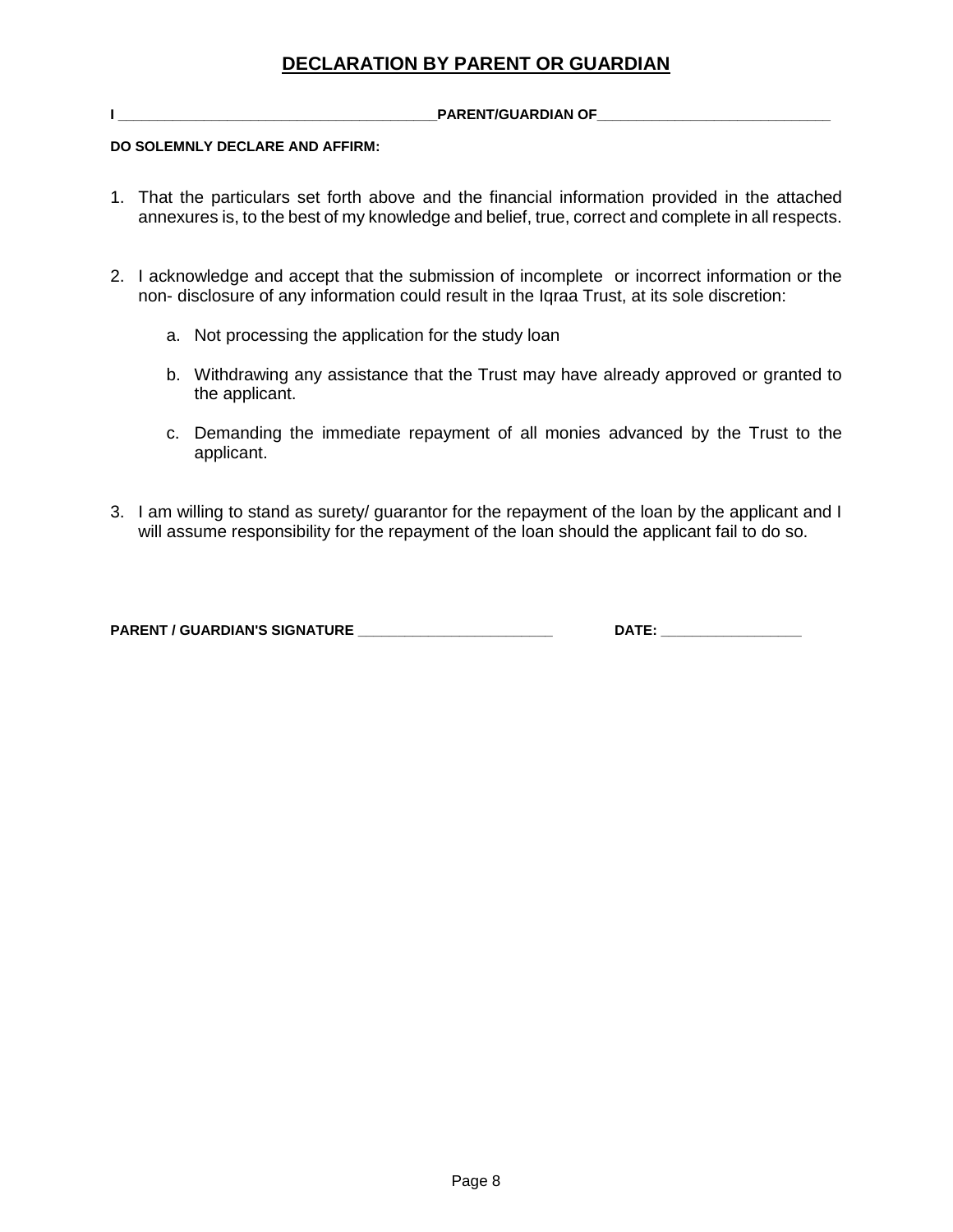## **SCHEDULE OF INCOME AND EXPENDITURE AND CREDIT AGREEMENTS**

**SELF \_\_\_\_\_\_\_\_\_\_\_\_\_\_\_\_\_\_\_\_\_\_\_\_\_\_\_ ID NO: \_\_\_\_\_\_\_\_\_\_\_\_\_\_\_\_\_\_\_\_\_\_\_\_\_\_\_\_**

**SPOUSE \_\_\_\_\_\_\_\_\_\_\_\_\_\_\_\_\_\_\_\_\_\_\_\_\_\_ ID NO: \_\_\_\_\_\_\_\_\_\_\_\_\_\_\_\_\_\_\_\_\_\_\_\_\_\_\_\_**

| NO: |  |
|-----|--|
|     |  |
|     |  |
|     |  |
|     |  |

**MONTHLY INCOME**

|                                          | <b>SELF</b> | <b>SPOUSE</b> | <b>NOTES</b> |
|------------------------------------------|-------------|---------------|--------------|
| SALARY (net of tax, pension, deductions) |             |               |              |
| <b>ALLOWANCES</b>                        |             |               |              |
| <b>COMMISSIONS</b>                       |             |               |              |
| <b>INCOME FROM INVESTMENTS</b>           |             |               |              |
| <b>RENTAL INCOME</b>                     |             |               |              |
| <b>OTHER</b>                             |             |               |              |
| <b>TOTAL INCOME:</b><br>Α                |             |               |              |

#### **MONTHLY EXPENDITURE**

|                                     | <b>SELF</b> | <b>SPOUSE</b> | <b>NOTES</b> |
|-------------------------------------|-------------|---------------|--------------|
| <b>RENT / BOND REPAYMENTS/LEVY</b>  |             |               |              |
| <b>ELECTRICITY &amp; WATER</b>      |             |               |              |
| <b>RATES &amp; TAXES</b>            |             |               |              |
| MAID/GARDENER                       |             |               |              |
| <b>SECURITY SYSTEM</b>              |             |               |              |
| <b>TELEPHONE</b>                    |             |               |              |
| <b>CELLPHONE ACCOUNT</b>            |             |               |              |
| <b>GROCERIES</b>                    |             |               |              |
| <b>CLOTHING ACCOUNTS</b>            |             |               |              |
| DOCTOR/CHEMIST                      |             |               |              |
| <b>MEDICAL AID</b>                  |             |               |              |
| <b>SCHOOL/UNIVERSITY FEES</b>       |             |               |              |
| ENTERTAINMENT/DINING ETC.           |             |               |              |
| TV RENTAL/M-NET/DSTV                |             |               |              |
| <b>CREDIT AGREEMENT REPAYMENTS*</b> |             |               |              |
| TRANSPORT/PETROL/OTHER              |             |               |              |
| <b>CREDIT CARD ACCOUNTS</b>         |             |               |              |
| <b>MEMBERSHIP FEES</b>              |             |               |              |
| <b>DONATIONS</b>                    |             |               |              |
| LIFE ASSURANCE PREMIUM              |             |               |              |
| <b>INSURANCE PREMIUMS</b>           |             |               |              |
| MAINTENANCE/ALIMONY                 |             |               |              |
| <b>BUDGETED SAVINGS</b>             |             |               |              |
| OTHER:                              |             |               |              |
| OTHER:                              |             |               |              |
| OTHER:                              |             |               |              |
| <b>TOTAL EXPENDITURE:</b><br>B      |             |               |              |

**\* DETAILS OF CREDIT AGREEMENT REPAYMENTS TO BE FURNISHED IN THE STATEMENT OF ASSETS AND LIABILITIES BELOW AND INCLUDES REPAYMENTS ON MORTGAGE BONDS, INSTALLMENT SALE AGREEMENTS, LEASES, CREDIT CARDS AND OTHER CHARGE CARDS FROM RETAILERS.**

**INITIALS: \_\_\_\_\_\_\_\_\_**